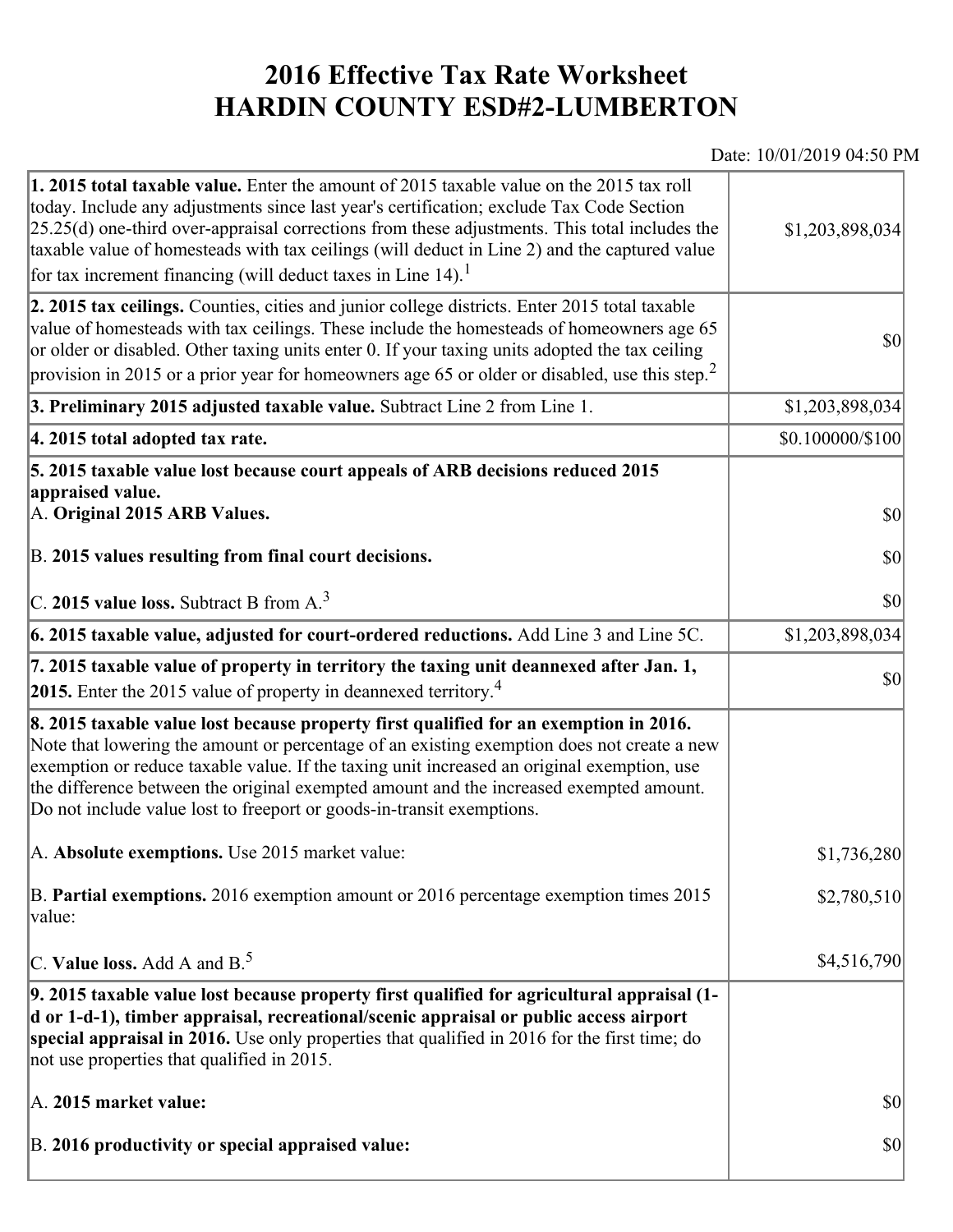| C. Value loss. Subtract B from $A6$                                                                                                                                                                                                                                                                                                                                                                                                                                                                                                                                                                                                                                                                                      | $ 10\rangle$    |
|--------------------------------------------------------------------------------------------------------------------------------------------------------------------------------------------------------------------------------------------------------------------------------------------------------------------------------------------------------------------------------------------------------------------------------------------------------------------------------------------------------------------------------------------------------------------------------------------------------------------------------------------------------------------------------------------------------------------------|-----------------|
| 10. Total adjustments for lost value. Add lines 7, 8C and 9C.                                                                                                                                                                                                                                                                                                                                                                                                                                                                                                                                                                                                                                                            | \$4,516,790     |
| 11. 2015 adjusted taxable value. Subtract Line 10 from Line 6.                                                                                                                                                                                                                                                                                                                                                                                                                                                                                                                                                                                                                                                           | \$1,199,381,244 |
| 12. Adjusted 2015 taxes. Multiply Line 4 by line 11 and divide by \$100.                                                                                                                                                                                                                                                                                                                                                                                                                                                                                                                                                                                                                                                 | \$1,199,381     |
| 13. Taxes refunded for years preceding tax year 2015. Enter the amount of taxes refunded<br>by the taxing unit for tax years preceding tax year 2015. Types of refunds include court<br>decisions, Tax Code Section 25.25(b) and (c) corrections and Tax Code Section 31.11<br>payment errors. Do not include refunds for tax year 2015. This line applies only to tax years<br>preceding tax year 2015. <sup>7</sup>                                                                                                                                                                                                                                                                                                    | \$160           |
| 14. Taxes in tax increment financing (TIF) for tax year 2015. Enter the amount of taxes<br>paid into the tax increment fund for a reinvestment zone as agreed by the taxing unit. If the<br>taxing unit has no 2016 captured appraised value in Line 16D, enter $0.8$                                                                                                                                                                                                                                                                                                                                                                                                                                                    | 30              |
| 15. Adjusted 2015 taxes with refunds and TIF adjustment. Add Lines 12 and 13, subtract<br>Line $14.9$                                                                                                                                                                                                                                                                                                                                                                                                                                                                                                                                                                                                                    | \$1,199,541     |
| 16. Total 2016 taxable value on the 2016 certified appraisal roll today. This value<br>includes only certified values and includes the total taxable value of homesteads with tax<br>ceilings (will deduct in Line 18). These homesteads include homeowners age 65 or older or<br>disabled. <sup>10</sup>                                                                                                                                                                                                                                                                                                                                                                                                                |                 |
| A. Certified values:                                                                                                                                                                                                                                                                                                                                                                                                                                                                                                                                                                                                                                                                                                     | \$1,259,422,870 |
| B. Counties: Include railroad rolling stock values certified by the Comptroller's office:                                                                                                                                                                                                                                                                                                                                                                                                                                                                                                                                                                                                                                | \$0             |
| C. Pollution control exemption: Deduct the value of property exempted for the current tax<br>year for the first time as pollution control property:                                                                                                                                                                                                                                                                                                                                                                                                                                                                                                                                                                      | $ 10\rangle$    |
| $\vert$ D. Tax increment financing: Deduct the 2016 captured appraised value of property taxable<br>by a taxing unit in a tax increment financing zone for which the 2016 taxes will be deposited<br>into the tax increment fund. Do not include any new property value that will be included in<br>Line 21 below. $11$                                                                                                                                                                                                                                                                                                                                                                                                  | \$0             |
| E. Total 2016 value. Add A and B, then subtract C and D.                                                                                                                                                                                                                                                                                                                                                                                                                                                                                                                                                                                                                                                                 | \$1,259,422,870 |
| $ 17$ . Total value of properties under protest or not included on certified appraisal roll. <sup>12</sup>                                                                                                                                                                                                                                                                                                                                                                                                                                                                                                                                                                                                               |                 |
| A. 2016 taxable value of properties under protest. The chief appraiser certifies a list of<br>properties still under ARB protest. The list shows the appraisal district's value and the<br>taxpayer's claimed value, if any, or an estimate of the value if the taxpayer wins. For each of<br>the properties under protest, use the lowest of these values. Enter the total value. <sup>13</sup>                                                                                                                                                                                                                                                                                                                         | \$11,204,970    |
| B. 2016 value of properties not under protest or included on certified appraisal roll.<br>The chief appraiser gives taxing units a list of those taxable properties that the chief<br>appraiser knows about, but are not included in the appraisal roll certification. These<br>properties also are not on the list of properties that are still under protest. On this list of<br>properties, the chief appraiser includes the market value, appraised value and exemptions for<br>the preceding year and a reasonable estimate of the market value, appraised value and<br>exemptions for the current year. Use the lower market, appraised or taxable value (as<br>appropriate). Enter the total value. <sup>14</sup> | \$0             |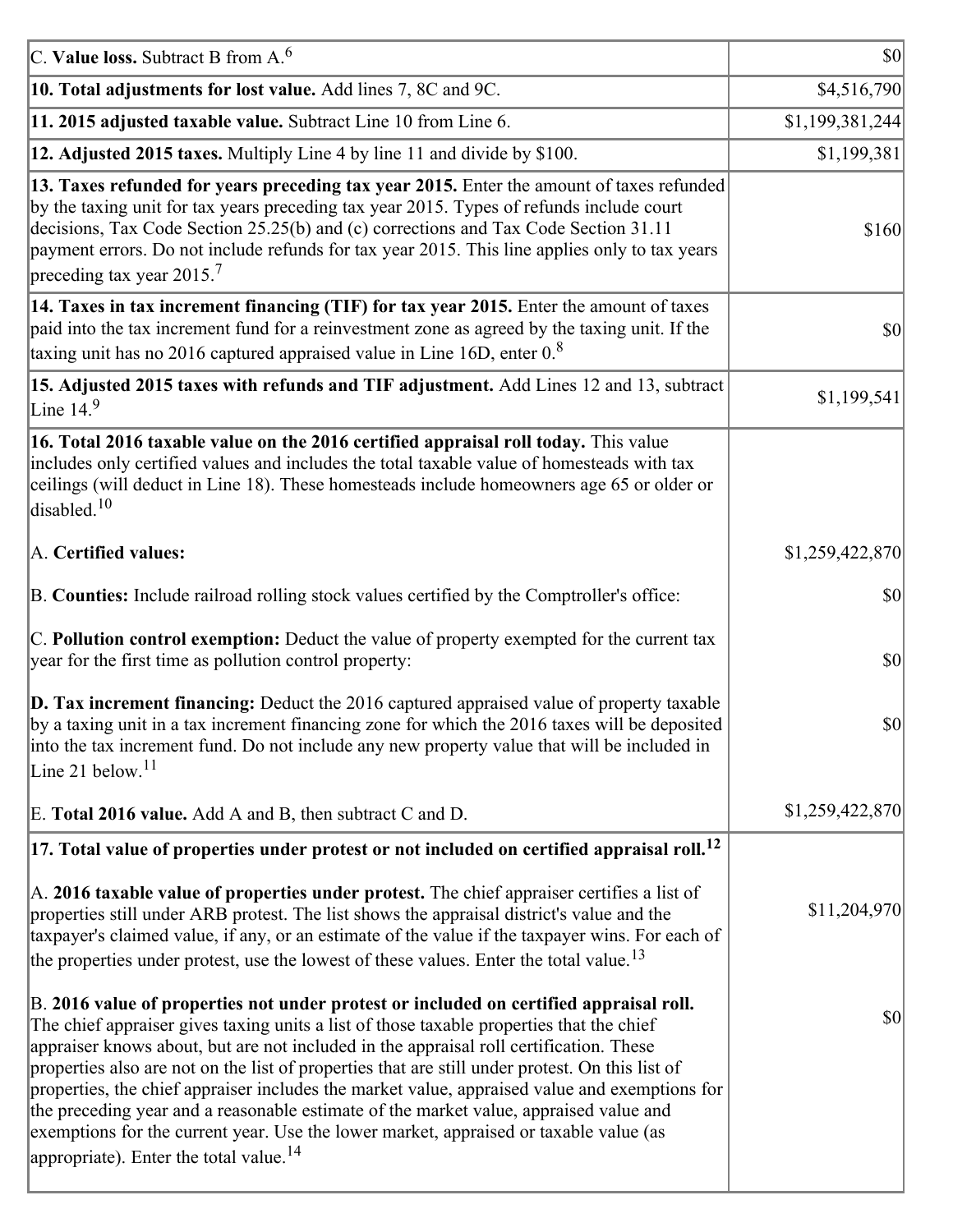| C. Total value under protest or not certified: Add A and B.                                                                                                                                                                                                                                                                                                                                                                                                                                                                                                                                                                                    | \$11,204,970     |
|------------------------------------------------------------------------------------------------------------------------------------------------------------------------------------------------------------------------------------------------------------------------------------------------------------------------------------------------------------------------------------------------------------------------------------------------------------------------------------------------------------------------------------------------------------------------------------------------------------------------------------------------|------------------|
| 18. 2016 tax ceilings. Counties, cities and junior colleges enter 2016 total taxable value of<br>homesteads with tax ceilings. These include the homesteads of homeowners age 65 or older<br>or disabled. Other taxing units enter 0. If your taxing units adopted the tax ceiling provision<br>$\left  \text{in } 2015 \text{ or a prior year for home owners age } 65 \text{ or older or disabled, use this step.} \right ^{15}$                                                                                                                                                                                                             | \$0              |
| 19. 2016 total taxable value. Add Lines 16E and 17C. Subtract Line 18.                                                                                                                                                                                                                                                                                                                                                                                                                                                                                                                                                                         | \$1,270,627,840  |
| 20. Total 2016 taxable value of properties in territory annexed after Jan. 1, 2015.<br>Include both real and personal property. Enter the 2016 value of property in territory<br>$\vert$ annexed. <sup>16</sup>                                                                                                                                                                                                                                                                                                                                                                                                                                | $ 10\rangle$     |
| 21. Total 2016 taxable value of new improvements and new personal property located<br>in new improvements. New means the item was not on the appraisal roll in 2015. An<br>improvement is a building, structure, fixture or fence erected on or affixed to land. New<br>additions to existing improvements may be included if the appraised value can be<br>determined. New personal property in a new improvement must have been brought into the<br>taxing unit after Jan. 1, 2015, and be located in a new improvement. New improvements $do$<br>include property on which a tax abatement agreement has expired for $2016$ . <sup>17</sup> | \$28,978,850     |
| 22. Total adjustments to the 2016 taxable value. Add Lines 20 and 21.                                                                                                                                                                                                                                                                                                                                                                                                                                                                                                                                                                          | \$28,978,850     |
| 23. 2016 adjusted taxable value. Subtract Line 22 from Line 19.                                                                                                                                                                                                                                                                                                                                                                                                                                                                                                                                                                                | \$1,241,648,990  |
| <b>24. 2016 effective tax rate.</b> Divide Line 15 by Line 23 and multiply by $$100$ . <sup>18</sup>                                                                                                                                                                                                                                                                                                                                                                                                                                                                                                                                           | \$0.096608/\$100 |
| <b>25. COUNTIES ONLY.</b> Add together the effective tax rates for each type of tax the county<br>levies. The total is the 2016 county effective tax rate. <sup>1</sup>                                                                                                                                                                                                                                                                                                                                                                                                                                                                        |                  |

A county, city or hospital district that adopted the additional sales tax in November 2015 or in May 2016 must adjust its effective tax rate. The Additional Sales Tax Rate Worksheet sets out this adjustment. Do not forget to complete the Additional Sales Tax Rate Worksheet if the taxing unit adopted the additional sales tax on these dates.

<sup>1</sup>Tex. Tax Code Section  $26.012(14)$ <sup>2</sup>Tex. Tax Code Section  $26.012(14)$  $3$ Tex. Tax Code Section 26.012(13)  ${}^{4}$ Tex. Tax Code Section 26.012(15)  $5$ Tex. Tax Code Section 26.012(15)  ${}^{6}$ Tex. Tax Code Section 26.012(15)  $7$ Tex. Tax Code Section 26.012(13)  ${}^{8}$ Tex. Tax Code Section 26.03(c)  $^{9}$ Tex. Tax Code Section 26.012(13)  $10$ Tex. Tax Code Section 26.012(15) <sup>11</sup>Tex. Tax Code Section  $26.03(c)$ <sup>12</sup>Tex. Tax Code Section  $26.01(c)$ <sup>13</sup>Tex. Tax Code Section 26.04 and 26.041 <sup>14</sup>Tex. Tax Code Section 26.04 and 26.041 <sup>15</sup>Tex. Tax Code Section  $26.012(6)$  $16$ Tex. Tax Code Section 26.012(17) <sup>17</sup>Tex. Tax Code Section  $26.012(17)$ <sup>18</sup>Tex. Tax Code Section 26.04(c) <sup>19</sup>Tex. Tax Code Section 26.04(d)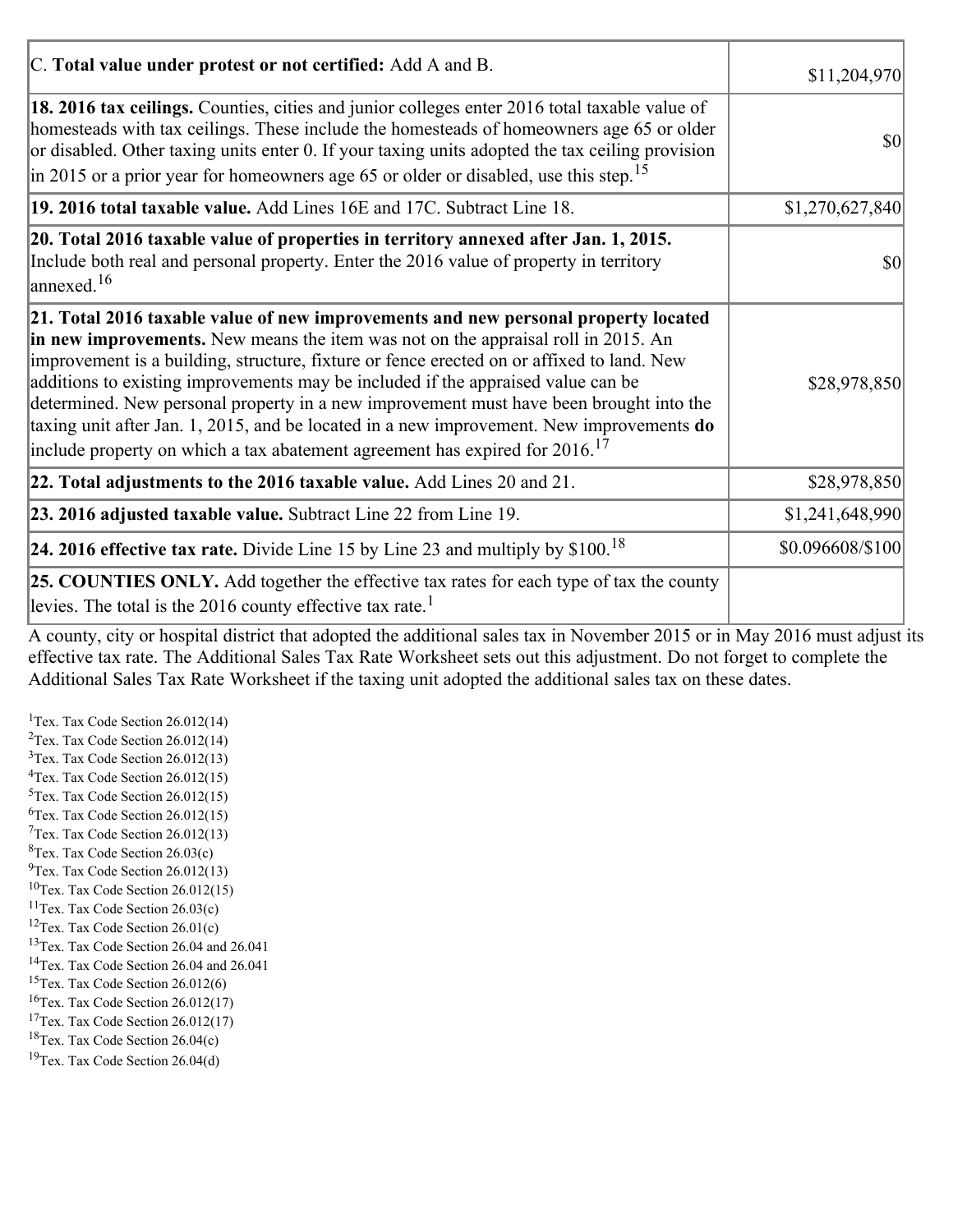## **2016 Rollback Tax Rate Worksheet HARDIN COUNTY ESD#2-LUMBERTON**

Date: 10/01/2019

| 26. 2015 maintenance and operations (M&O) tax rate.                                                                                                                                                                                                                                                                                                                                                                                                                                                                                                                                                                                                                     | \$0.100000/\$100 |
|-------------------------------------------------------------------------------------------------------------------------------------------------------------------------------------------------------------------------------------------------------------------------------------------------------------------------------------------------------------------------------------------------------------------------------------------------------------------------------------------------------------------------------------------------------------------------------------------------------------------------------------------------------------------------|------------------|
| $ 27.2015$ adjusted taxable value. Enter the amount from Line 11.                                                                                                                                                                                                                                                                                                                                                                                                                                                                                                                                                                                                       | \$1,199,381,244  |
| 28. 2015 M&O taxes.                                                                                                                                                                                                                                                                                                                                                                                                                                                                                                                                                                                                                                                     |                  |
|                                                                                                                                                                                                                                                                                                                                                                                                                                                                                                                                                                                                                                                                         |                  |
| A. Multiply Line 26 by Line 27 and divide by \$100.                                                                                                                                                                                                                                                                                                                                                                                                                                                                                                                                                                                                                     | \$1,199,381      |
| B. Cities, counties and hospital districts with additional sales tax: Amount of additional<br>sales tax collected and spent on M&O expenses in 2015. Enter amount from full year's sales<br>tax revenue spent for M&O in 2015 fiscal year, if any. Other taxing units enter 0. Counties<br>exclude any amount that was spent for economic development grants from the amount of<br>sales tax spent.                                                                                                                                                                                                                                                                     | $ 10\rangle$     |
| C. Counties: Enter the amount for the state criminal justice mandate. If second or later year,<br>the amount is for increased cost above last year's amount. Other taxing units enter 0.                                                                                                                                                                                                                                                                                                                                                                                                                                                                                | $ 10\rangle$     |
| D. Transferring function: If discontinuing all of a department, function or activity and<br>transferring it to another taxing unit by written contract, enter the amount spent by the taxing<br>unit discontinuing the function in the 12 months preceding the month of this calculation. If<br>the taxing unit did not operate this function for this 12-month period, use the amount spent<br>in the last full fiscal year in which the taxing unit operated the function. The taxing unit<br>discontinuing the function will subtract this amount in H below. The taxing unit receiving<br>the function will add this amount in H below. Other taxing units enter 0. | $ 10\rangle$     |
| E. Taxes refunded for years preceding tax year 2015: Enter the amount of M&O taxes<br>refunded in the preceding year for taxes before that year. Types of refunds include court<br>decisions, Tax Code Section 25.25(b) and (c) corrections and Tax Code Section 31.11<br>payment errors. Do not include refunds for tax year 2015. This line applies only to tax years<br>preceding tax year 2015.                                                                                                                                                                                                                                                                     | \$160            |
| F. Enhanced indigent health care expenditures: Enter the increased amount for the<br>current year's enhanced indigent health care expenditures above the preceding tax year's<br>enhanced indigent health care expenditures, less any state assistance.                                                                                                                                                                                                                                                                                                                                                                                                                 | $ 10\rangle$     |
| G. Taxes in TIF: Enter the amount of taxes paid into the tax increment fund for a<br>reinvestment zone as agreed by the taxing unit. If the taxing unit has no 2016 captured<br>appraised value in Line 16D, enter 0.                                                                                                                                                                                                                                                                                                                                                                                                                                                   | $ 10\rangle$     |
| <b>H. Adjusted M&amp;O Taxes.</b> Add A, B, C, E and F. For unit with D, subtract if discontinuing<br>function and add if receiving function. Subtract G.                                                                                                                                                                                                                                                                                                                                                                                                                                                                                                               | \$1,199,541      |
| 29. 2016 adjusted taxable value. Enter Line 23 from the Effective Tax Rate Worksheet.                                                                                                                                                                                                                                                                                                                                                                                                                                                                                                                                                                                   | \$1,241,648,990  |
| 30. 2016 effective maintenance and operations rate. Divide Line 28H by Line 29 and<br>multiply by \$100.                                                                                                                                                                                                                                                                                                                                                                                                                                                                                                                                                                | \$0.096608/\$100 |
| $31.2016$ rollback maintenance and operation rate. Multiply Line 30 by 1.08.                                                                                                                                                                                                                                                                                                                                                                                                                                                                                                                                                                                            | \$0.104336/\$100 |